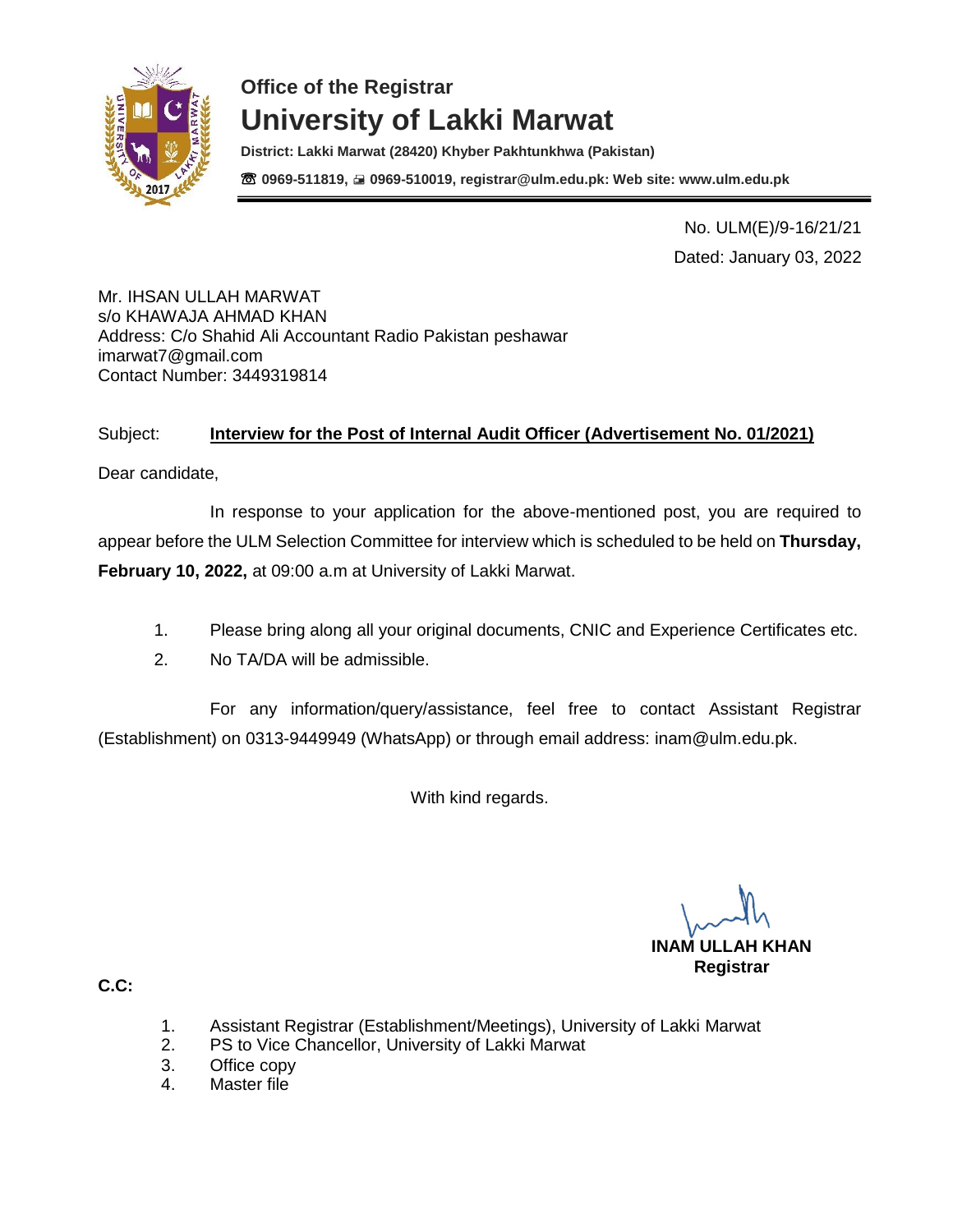

**District: Lakki Marwat (28420) Khyber Pakhtunkhwa (Pakistan)** ☏ **0969-511819, 0969-510019, registrar@ulm.edu.pk: Web site: www.ulm.edu.pk**

> No. ULM(E)/9-16/21/22 Dated: January 03, 2022

Mr. KALIM ULLAH s/o GHULAM DAUD KHAN Address: Yasin Manjiwala P/O Sarai Nourang Distt Lakki Marwat [Kalim2930@Gmail.com](mailto:Kalim2930@Gmail.com) Contact Number: 3328801847

### Subject: **Interview for the Post of Internal Audit Officer (Advertisement No. 01/2021)**

Dear candidate,

In response to your application for the above-mentioned post, you are required to appear before the ULM Selection Committee for interview which is scheduled to be held on **Thursday, February 10, 2022,** at 09:00 a.m at University of Lakki Marwat.

- 1. Please bring along all your original documents, CNIC and Experience Certificates etc.
- 2. No TA/DA will be admissible.

For any information/query/assistance, feel free to contact Assistant Registrar (Establishment) on 0313-9449949 (WhatsApp) or through email address: [inam@ulm.edu.pk.](mailto:inam@ulm.edu.pk)

With kind regards.

**INAM ULLAH KHAN Registrar** 

- 1. Assistant Registrar (Establishment/Meetings), University of Lakki Marwat
- 2. PS to Vice Chancellor, University of Lakki Marwat
- 3. Office copy
- 4. Master file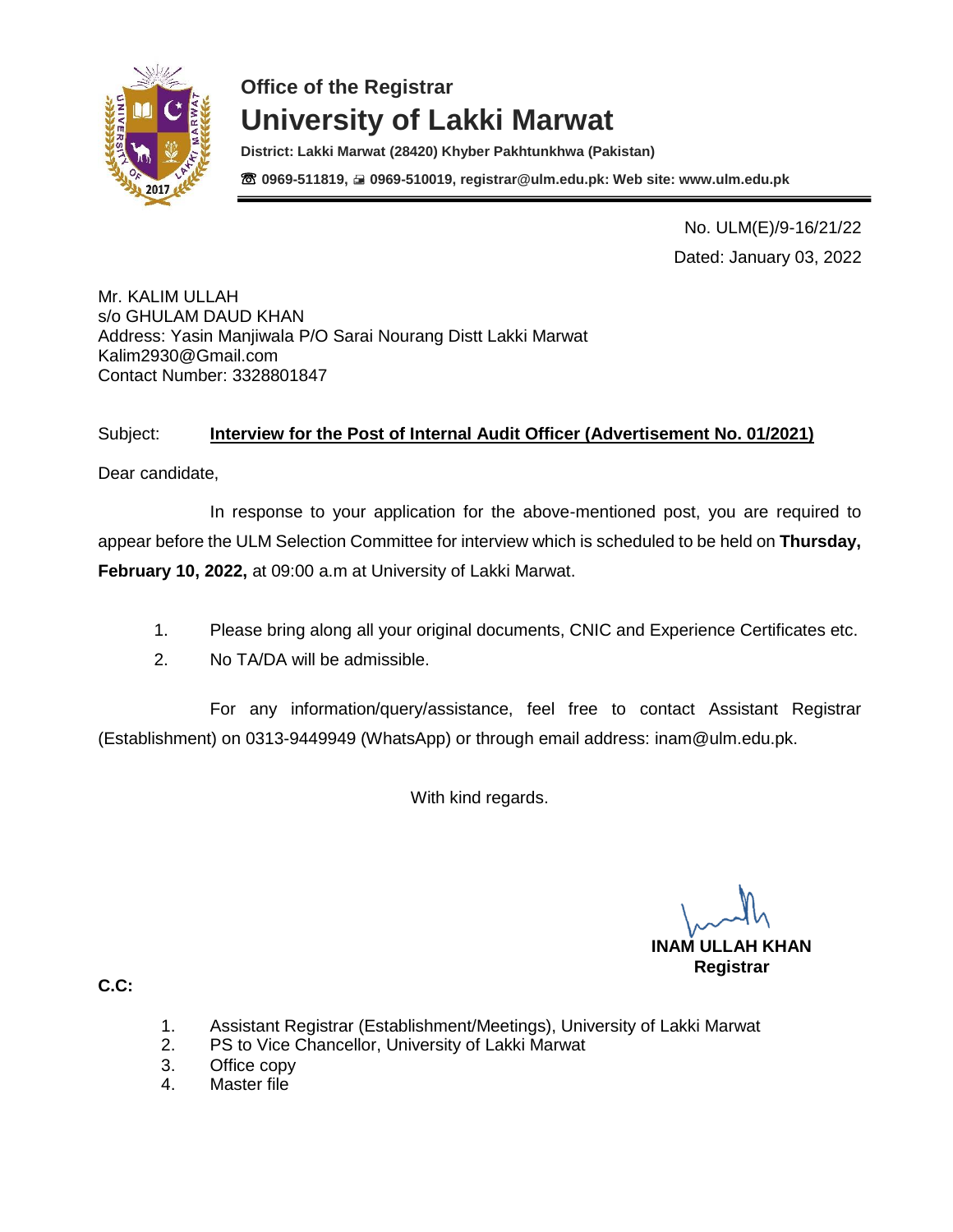

**District: Lakki Marwat (28420) Khyber Pakhtunkhwa (Pakistan)** ☏ **0969-511819, 0969-510019, registrar@ulm.edu.pk: Web site: www.ulm.edu.pk**

> No. ULM(E)/9-16/21/23 Dated: January 03, 2022

Mr. LATIFULLAH KHAN s/o GHULAM MUHAMMAD Address: House near post office Lakki marwat latifullah57@yahoo.com Contact Number: 3459826387

### Subject: **Interview for the Post of Internal Audit Officer (Advertisement No. 01/2021)**

Dear candidate,

In response to your application for the above-mentioned post, you are required to appear before the ULM Selection Committee for interview which is scheduled to be held on **Thursday, February 10, 2022,** at 09:00 a.m at University of Lakki Marwat.

- 1. Please bring along all your original documents, CNIC and Experience Certificates etc.
- 2. No TA/DA will be admissible.

For any information/query/assistance, feel free to contact Assistant Registrar (Establishment) on 0313-9449949 (WhatsApp) or through email address: [inam@ulm.edu.pk.](mailto:inam@ulm.edu.pk)

With kind regards.

**INAM ULLAH KHAN Registrar** 

- 1. Assistant Registrar (Establishment/Meetings), University of Lakki Marwat
- 2. PS to Vice Chancellor, University of Lakki Marwat
- 3. Office copy
- 4. Master file